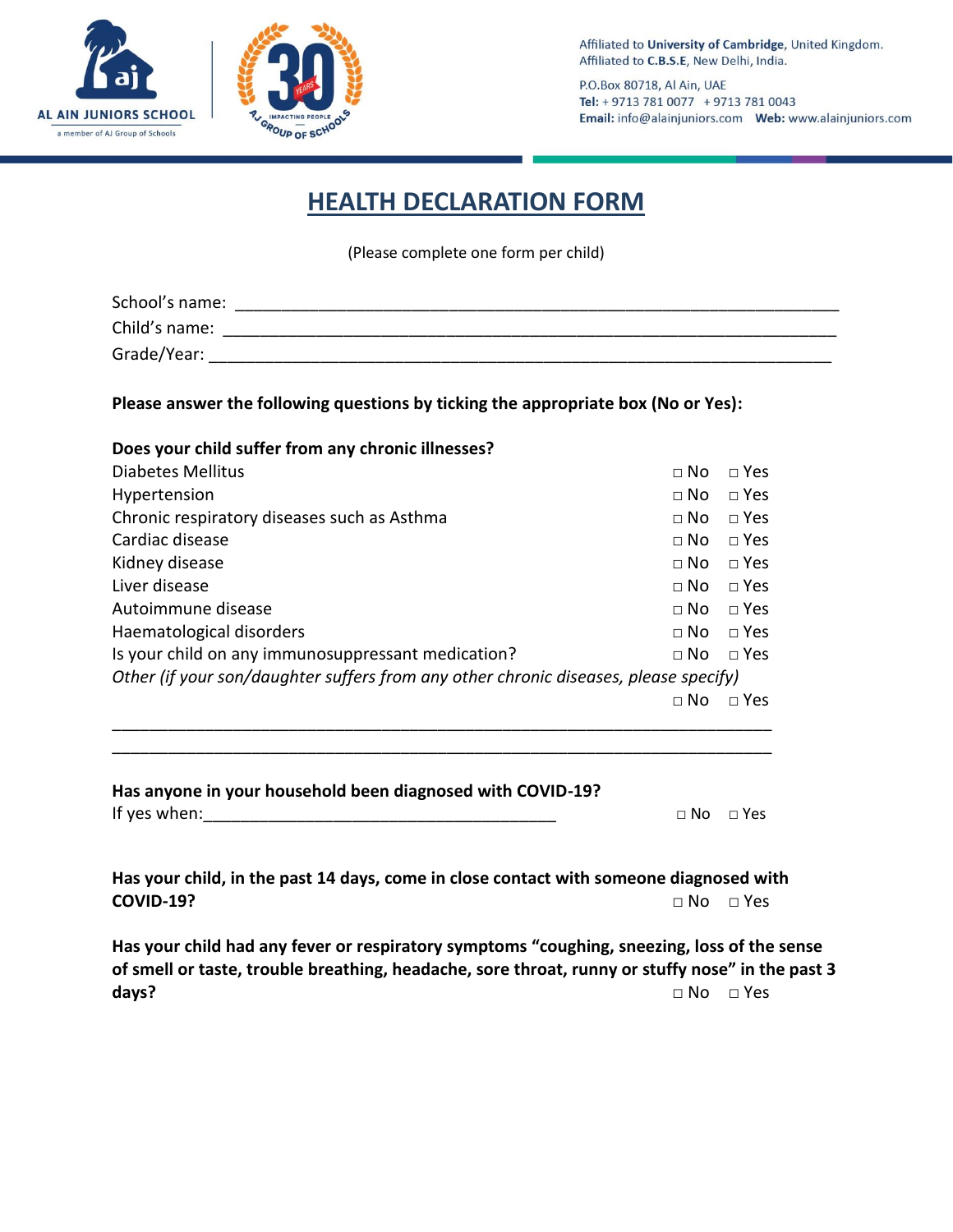

P.O.Box 80718, Al Ain, UAE Tel: + 9713 781 0077 + 9713 781 0043 Email: info@alainjuniors.com Web: www.alainjuniors.com

|                            |                                                                                                                                                                                                                                                                                       | $\Box$ No $\Box$ Yes |
|----------------------------|---------------------------------------------------------------------------------------------------------------------------------------------------------------------------------------------------------------------------------------------------------------------------------------|----------------------|
|                            |                                                                                                                                                                                                                                                                                       |                      |
| nurse:                     | Please provide any additional health related information you wish to share with the school's                                                                                                                                                                                          |                      |
|                            |                                                                                                                                                                                                                                                                                       |                      |
|                            | of ________________________ hereby confirm that the information that I have provided in this<br>declaration form is correct and complete. In case any of the above information is found to be<br>false, untrue, misleading, or misrepresenting, I am aware that I may be held liable. |                      |
|                            | If any of the above information about my child or household changes, I will immediately notify                                                                                                                                                                                        |                      |
|                            | Emirates I.D. Number:                                                                                                                                                                                                                                                                 |                      |
| the school nurse.<br>Name: |                                                                                                                                                                                                                                                                                       |                      |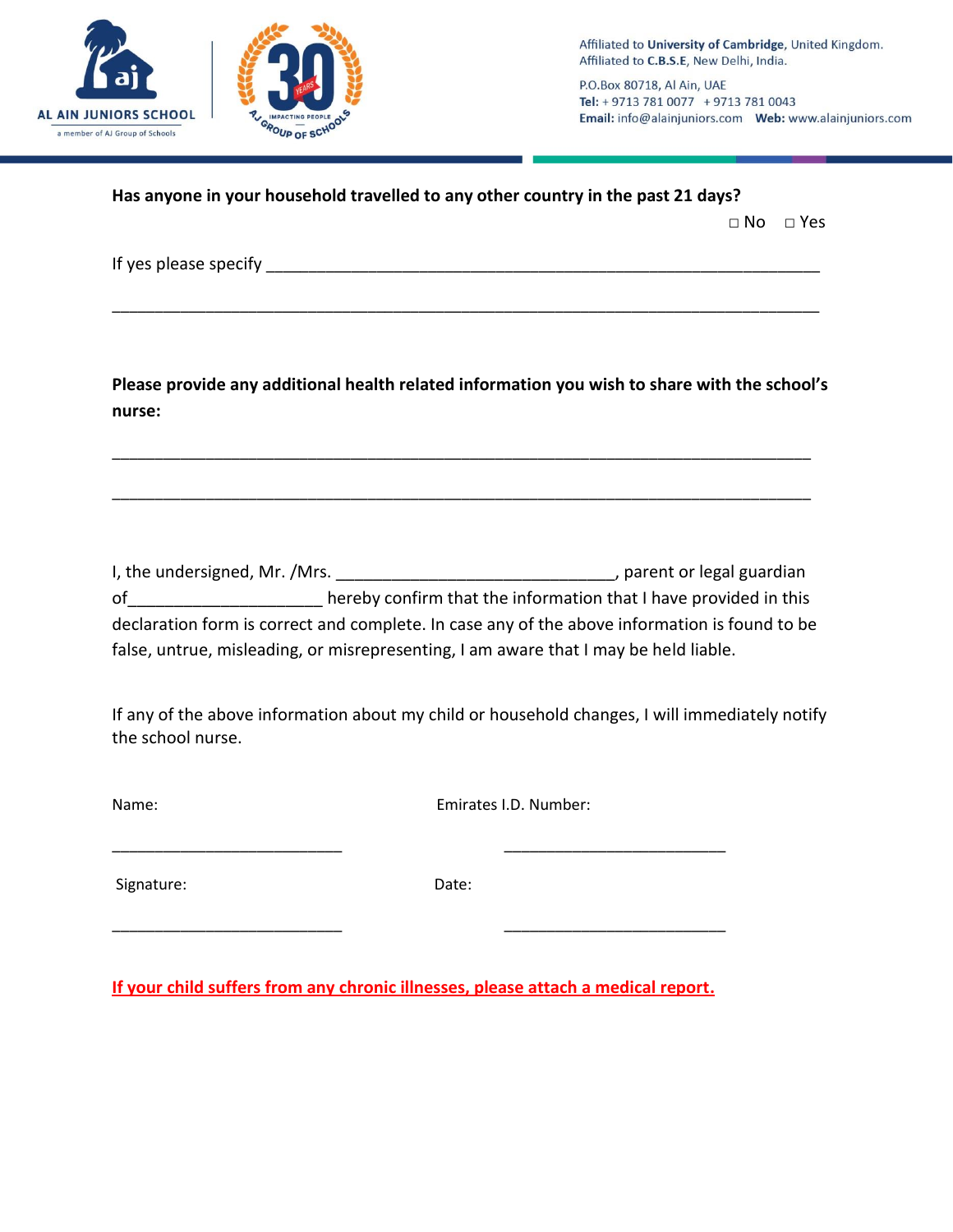

\_\_\_\_\_\_\_\_\_\_\_\_\_\_\_\_\_\_\_\_\_

P.O.Box 80718, Al Ain, UAE Tel: + 9713 781 0077 + 9713 781 0043 Email: info@alainjuniors.com Web: www.alainjuniors.com

نموذج إقرار صحً )ٌرجى ملء استمارة واحدة لكل طفل(

| اسم الطفل:                                              |                  |       |
|---------------------------------------------------------|------------------|-------|
|                                                         |                  |       |
| الصف / السنة:                                           |                  |       |
|                                                         |                  |       |
|                                                         |                  |       |
| الرجاء الإجابة على الأسئلة التالية بنعم أو لا:          |                  |       |
| هل يعاني طفلك من أي أمراض مزمنة؟                        |                  |       |
| • السكري                                                | $Y \Box$         | ⊡ نعم |
| • ارتفاع ضغط الدم                                       | $\lambda \Box$   | ⊡ نعم |
| • الأمراض التنفسية المزمنة كالربو                       | $Y \Box$         | ∏ ٺعم |
| •    أمراض القلب                                        | $\sqrt{2}$       | ⊡ نعم |
| •    أمراض الكلي                                        | $\vee$ $\square$ | ∏ ٺعم |
| •    أمراض الكبد                                        | $Y \Box$         | ⊡ نعم |
| • أمراض نقص المناعة                                     | ⊡ צ              | ⊡ نعم |
|                                                         | $Y \Box$         | ⊡ نعم |
| ●     أمر اض الدم / الاضطر ابات التي تصيب خلايا الدم    |                  | ∏ ٺعم |
| • أمراض المناعة الذانية، والأدوية المثبطة لجهاز المناعة | $Y \Box$         |       |

هل تم تشخيص إصابة أي فرد من أفراد عائلتك بفيروس كورونا المستجد (كوفيد-19)؟ □ لا □ □ i= □ نعم إذا كان الجواب نعم، متى كان ذلك؟

\_\_\_\_\_\_\_\_\_\_\_\_\_\_\_\_\_\_\_\_\_\_\_\_\_\_\_\_\_\_\_\_\_\_\_\_\_\_\_\_\_\_\_\_\_\_\_\_\_\_\_\_\_\_\_\_\_\_\_\_\_\_\_\_\_\_\_\_\_\_\_\_\_\_\_\_\_\_\_\_\_\_\_\_\_\_\_\_\_\_\_\_\_\_\_\_